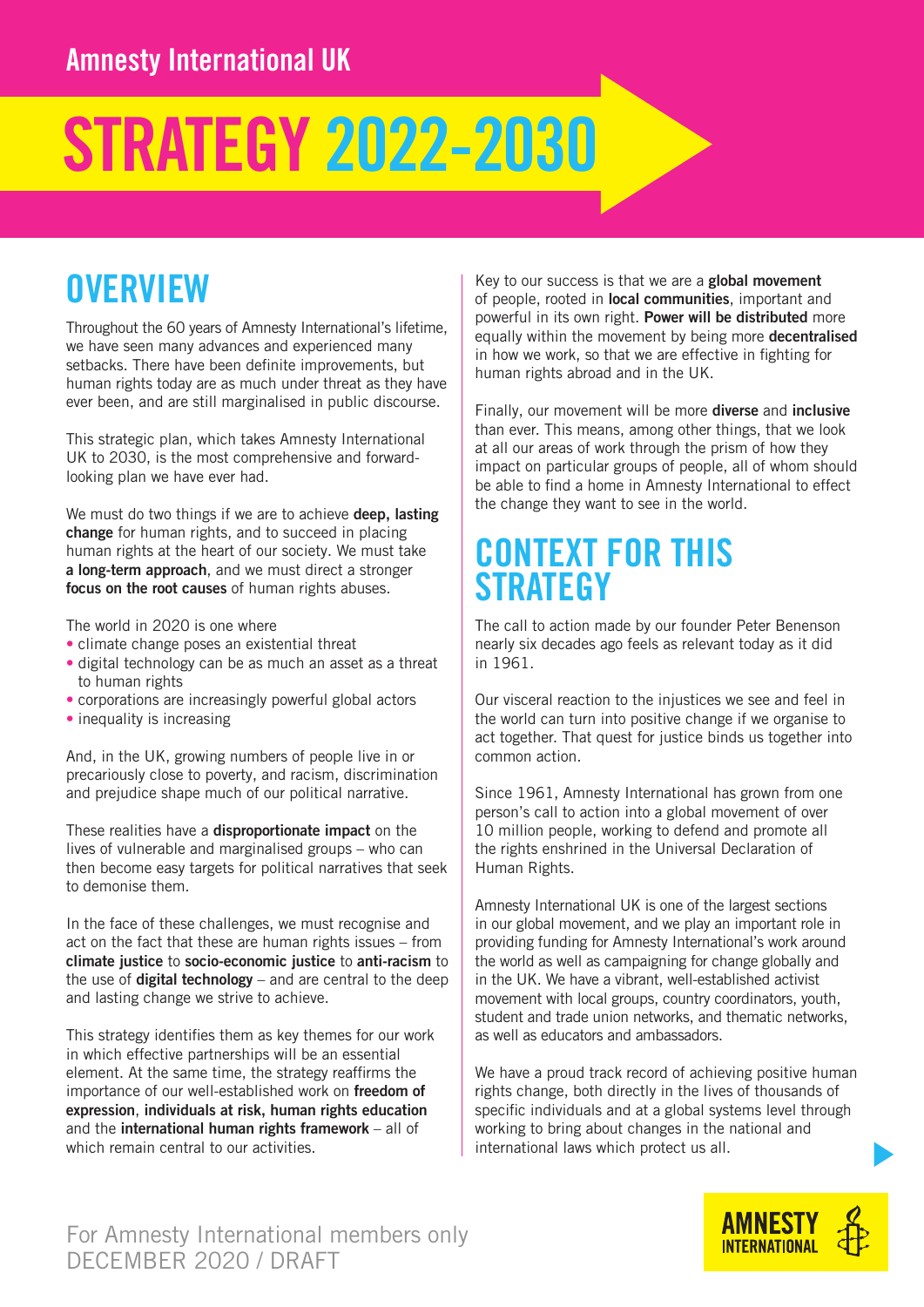### Amnesty International UK STRATEGY 2022-2030

Amnesty International has grown and adapted over time, increasing our impact and our reach. More recently we have sought to root our work within the communities of people whose struggles are the greatest, and to take our lead from those people.

And we must continue to adapt so that we are ready and able to make the changes needed in the world we live in now. A new strategic plan requires us to reflect, build on what is working, and change what is not.

In 2021 we will be joined by our new Secretary General, Agnès Callamard. In her first speech to the Amnesty International movement she outlined the challenges we face – and listed reasons why Amnesty International is so relevant now:

Because these are the most difficult of times. Because we must confront what is systemic, what is historical, what is deep in the foundations of this world-order – the things that erode rights that we must overturn – poverty … racism … the callous North South divide … Because no other organisation can achieve for the protection of human rights what Amnesty can.'

As an organisation we need to adapt again. We need to consider and counter the causes of human rights violations as well as the violations themselves, and begin to orient our work towards these bigger, deeper, longerterm changes.

That is why we have developed this strategy with a longer time frame, giving us the opportunity to take a longerterm approach.

Globally and in the UK specifically, we face a period of significant uncertainty. The impact of Brexit is as yet unknown, recession looms as a result of the Covid-19 pandemic, and our political context may change with a possible break-up of the UK.

This new strategic direction was built with insight from our activists, partners, the global Amnesty International movement, our staff and Boards. We started by reviewing progress and learnings from our existing strategy. We analysed the external context, including external perspectives of the human rights environment and Amnesty International UK's place and impact in it. We developed a new theory of change to analyse our effectiveness across all our work and to identify how we can best organise to create change for human rights.

We consulted widely with staff and activists on a first draft strategy and our theory of change. The feedback we received was deeply thoughtful and useful. Some, understandably, was contradictory, but most of it was consistent. We have sought to reflect that feedback in this iteration and the strategy has been strengthened because of it.

We have done all this in the context of the Covid-19 crisis which is changing so much about the context for our work. The impact of the pandemic on marginalised communities is plain to see. As we develop our plans in more detail, we must continue to respond to this and contribute to a just recovery which puts human rights at the centre of the world's response.

Developing this strategy has only been possible because of the engagement and input of our activists, partners and staff across the Amnesty International movement in the UK. We are grateful for that – and excited to share this with you all.

### HOW WE DEVELOPED THIS STRATEGY AND HOW IT WILL FRAME OUR WORK

This strategy sets the direction for our work from 2022 to 2030. It states where we will focus our effort to achieve change for human rights and the changes we will make to the way we work in order to achieve that.

This is the way we believe will best deliver change for human rights over this time, grounded in our understanding of how we make change happen – our theory of change.

The strategy is organised into:

- Strategic Goals
- Priority Issues
- Cross-Cutting Themes
- Enablers

#### Strategic Goals

The strategic goals are derived directly from our theory of change.

They set the overall direction for our work. We will set precise outcomes and objectives for each of these priorities during 2021 so that we are ready to start delivering this strategy from January 2022. We have identified the areas of human rights in which we will focus our effort for change over this period.

#### Priority Issues

The strategy sets out the specific issues on which we will focus our effort to make specific human rights change over this time.

We have identified this set of issues through careful prioritisation. For this we identified over 90 potential issues, drawn from a combination of staff and activist expertise, our International Secretariat, partner analysis and the wider human rights environment.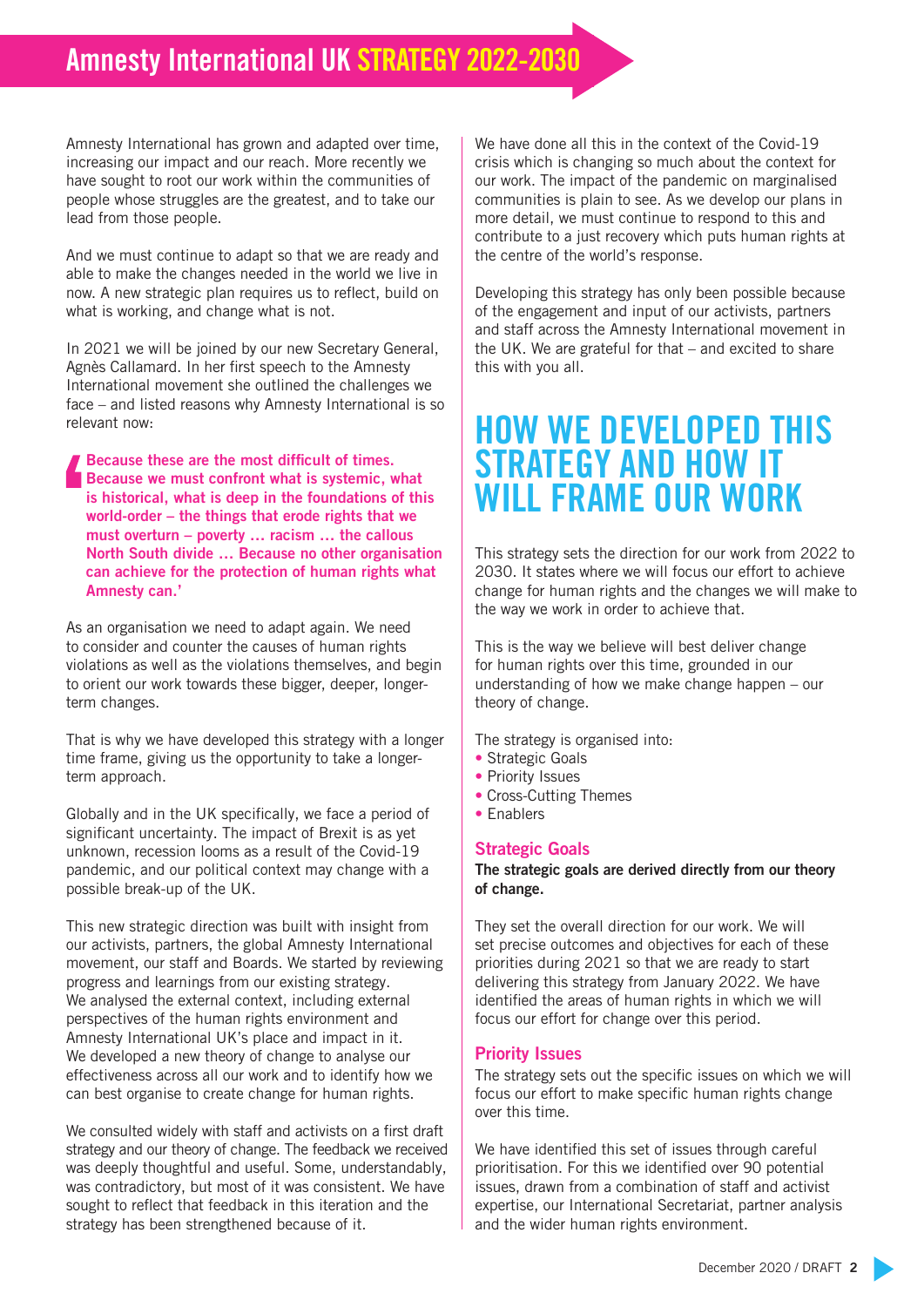### Amnesty International UK STRATEGY 2022-203

To prioritise from this long list, we first identified those issues relevant to the draft global strategic plan. We want our work at Amnesty International UK to be an integral part of Amnesty International's global effort and to be able to benefit from, and contribute to, the value of the global movement. We therefore prioritised issues which relate directly to issues the movement will prioritise globally.

Our second filter was our theory of change. We analysed each issue on a three-point scale drawn from the theory of change and reviewed each issue based on:

- the scale of the issue
- the likelihood of Amnesty International UK being able to make significant and sustainable change on that issue in this time
- the potential for work on that issue to help build a bigger, more diverse and more inclusive movement.

From this analysis we have established our six priority issues and three cross-cutting themes.

Each of the six priority areas are relatively broad in scope at this stage. As we operationalise these we will identify overlaps and synergies between them in order to focus our work effectively. We will set specific outcomes and objectives for each goal and each issue.

#### Cross-Cutting Themes

The cross-cutting themes are issues which emerged strongly through the prioritisation process but are issues where it is less clear how Amnesty International UK would play a leading role overall, and where our added value to the issue may be more limited. These issues do however present major challenges to human rights and have great potential to engage people in our work. We will develop work on these issues only in direct relation to our identified top six priorities.

This categorisation defines how we will approach an issue, but not the scale of the work we will do on it. As we develop the plans to implement this strategy we may identify that the intersection of a cross-cutting theme with one of our priority issues will have great potential for change and engagement and could become one of our most visible campaigns over this time. For instance, our work to protect individuals who are persecuted because they campaign for climate justice is an intersection between climate justice and individuals at risk and could become a prominent part of our work. The same could apply to our work on tech companies and their role in freedom of expression.

Inclusion and Intersectionality; We will consider gender rights, race, LGBTI rights, disability rights and other protected characteristics in every piece of work we do. Through the movement, we will also support and enable rightsholders to campaign on specific human rights issues which are relevant to them.

#### Enablers

We have identified key changes to how we need to work in order to deliver this strategy – how we will enable Amnesty International UK to achieve our strategic goals.

The Enablers Map sets the strategic direction for how and why our resources, processes, learning and development (capabilities and skills) and lived culture (people's actual experience of Amnesty International UK) will enable us to achieve our strategic goals. The map also identifies the primary stakeholders involved, and what we need to deliver for and with them to realise our strategic goals.

The map will guide the plans we develop to achieve our mission to work with individuals and communities to build a sustainable movement to defend and promote human rights in the UK and globally.

To enable the delivery of our strategic goals, we have considered:

- Our primary stakeholders: What we need to do for and with them to achieve our strategic goals.
- The **processes** we need to develop to deliver for and with those stakeholders.
- Where we need to learn skills/knowledge and develop capabilities in what we need to be good at.
- The resources we require.
- The lived culture that will enable us to realise our theory of change, achieve our strategic goals, and establish the ways we want to work.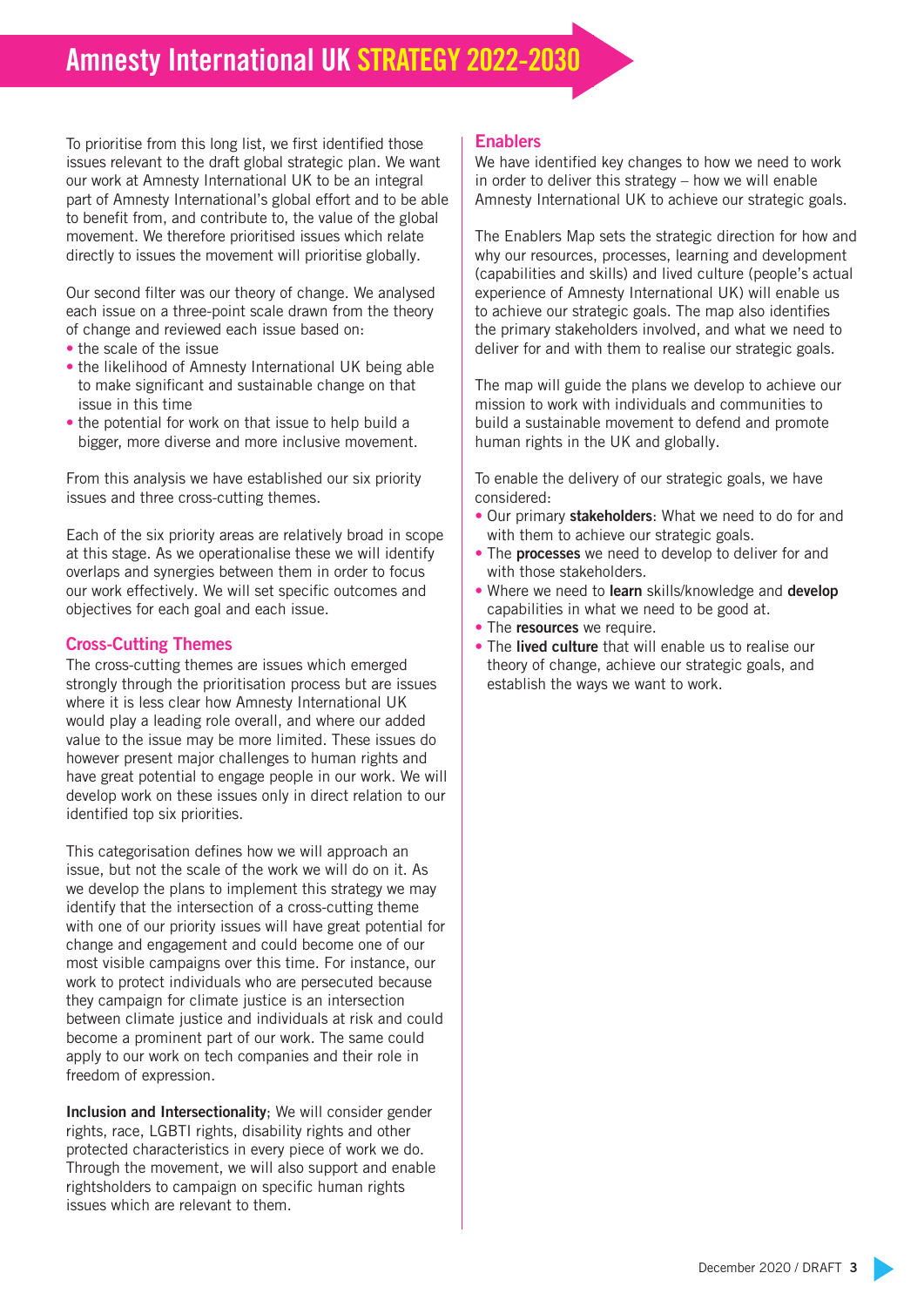## OUR VISION, MISSION AND STRATEGY

#### Our Vision

A just world in which everyone can live a life of freedom and dignity because human rights are valued and upheld.

#### Our Mission

Our mission is to work alongside individuals and communities to build a sustainable movement to defend and promote human rights both in the UK and globally.

#### Strategic Goals 2022-2030

*From our theory of change – this is how we contribute to systemic change over the period of the strategy* 

- 1 By 2030 human rights will be better understood, valued and defended by increasingly large sections of the public. Racist, sexist, misogynistic and other stereotypes that facilitate human rights violations will be declining in public and political discourse.
- 2 By 2030 more people, especially people or groups who currently have less social power, have the connectedness, access, protection, resources and will to stand up for their rights and those of their communities.
- 3 By 2030, Amnesty International UK and our allies have fought for and won key human rights victories on the way to securing long-term sustainable change for people in the UK and around the world.



#### Strategic Goals



#### Priority Issues

We will achieve long-term Strategic Goal 3 win human rights victories, through the work we do on the specific human rights issues we will prioritise over this period. These are:

| Economic,<br>social and<br>cultural rights | Anti-racism                                         | <b>Freedom of</b><br>expression |  |
|--------------------------------------------|-----------------------------------------------------|---------------------------------|--|
| <b>Human</b><br>rights<br>frameworks       | <b>Individuals</b><br>and<br>communities<br>at risk |                                 |  |

#### Cross-Cutting Themes

We have also identified three external challenges, in line with the draft global strategy, which cut across all of our human rights priorities. They are factors which intersect and exacerbate all of the issues we work on. We will use these as lenses to help us achieve our strategic priorities.

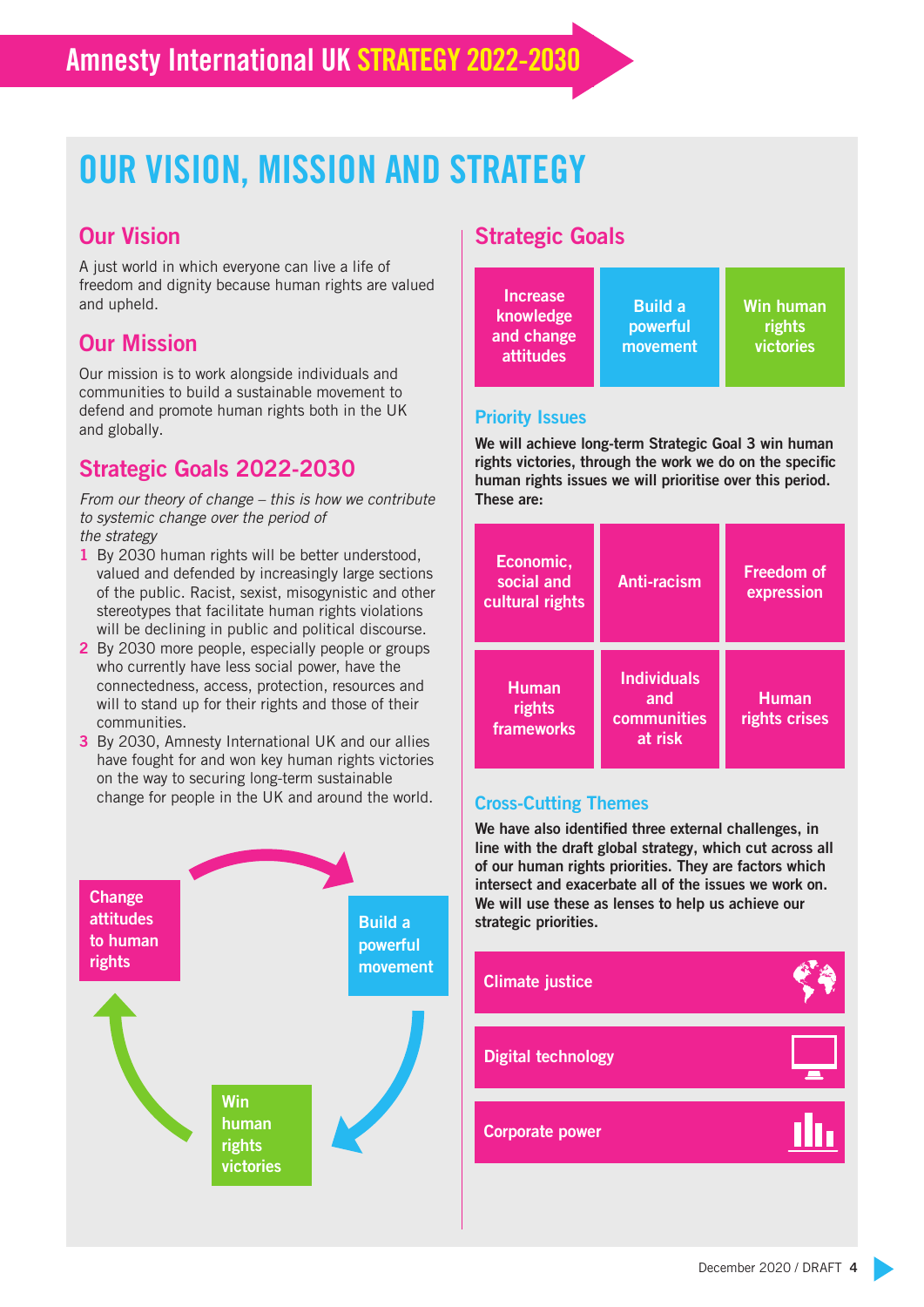## OUR STRATEGIC GOALS 2022-2030

#### STRATEGIC GOAL 1:

Increase knowledge and change attitudes

By 2030 human rights will be better understood, valued, and defended by increasingly large sections of the public. Racist, sexist, misogynistic and other stereotypes that facilitate human rights violations will be declining in public and political discourse.

Our external and internal analysis in developing this strategy consistently highlights the need to address the decline in support for human rights across the public, media, and in political discourse.

Audience research by Amnesty International Sections around the world currently shows that only a minority of the population are either unquestioningly committed to or actively hostile to human rights. Large segments of society can be described as groups that 'support human rights, but…' These groups are open to the ideals of human rights but not yet convinced. And we need to convince them in order to deliver our theory of change.

Unless we proactively identify the causes (racism, xenophobia, misogyny, ableism – among others) and seek to undermine and supersede these with rights-respecting narratives; and invest in building understanding of human rights within individuals and across communities, we cannot hope to win sustainable change in our international or domestic work.

By creating popular support for human rights we will create the conditions for those in power to regard the protection and promotion of human rights as important. We need to make support for human rights a vote winner.

Positively, all of the feedback and evidence we have about our Human Rights Education work is that it can have a transformational impact on people's lives, fostering a lifelong understanding of human rights and leading to a commitment to campaigning and deeper engagement in these issues. There's a huge multiplier effect here – one committed teacher or speaker can effectively engage many hundreds more people in human rights.

Local groups, Country Coordinators and activist thematic networks also have a vital role in making this change. Rooting support for human rights within communities, making human rights real, relevant and visible to people's lives is key to this change. The role of our Ambassadors

and our relevance to popular culture through initiatives such as Football Welcomes is also key to this change.

We will take a long-term, values-based, positive approach to our strategic communications, seeking to seed and then embed new narratives about human rights, developing and delivering human rights education, strengthening our movement and proposing positive solutions to the major challenges we face.

#### STRATEGIC GOAL 2: Build a powerful movement

By 2030 more people, especially people or groups who currently have less social power, have the connectedness, access, protection, resources and will to stand up for their rights and those of their communities.

Amnesty International UK is at a turning point. We need to halt the rollback of human rights at home and abroad by tackling the root causes and to do that we need to build a bigger, stronger, more diverse and inclusive movement of people and organisations.

Our greatest strength is that we are a people-powered movement and that millions of people worldwide commit their time and expertise to take action and be leaders for human rights in their communities as well as providing financial support. Amnesty International UK has a strong and committed activist movement which has potential to grow over this time. Our local groups, Country Coordinators, Youth, Student and Trade Union networks, and thematic networks work tirelessly for human rights in their communities and this strategy will seek to further support and build on that work to enable activists to work more effectively together and have even more impact within their communities and beyond.

We need to continue to engage the broader public in human rights issues and the work of Amnesty International. Our focus will be on improving the quality and depth of our engagement and to make Amnesty International a more welcoming place for all.

We will become less London-centric as an organisation. Geography should not be a barrier to leadership and participation of staff and activists based across the UK. We will develop our work with an understanding of its impact across the whole of the UK, including all nations and regions. This will inform what we work on, how we consider power and how we communicate.

Through this strategy we want to decentralise our work through the movement and across the UK and we want to be relevant and effective in how we influence change in each of the devolved nations and at a regional level within them.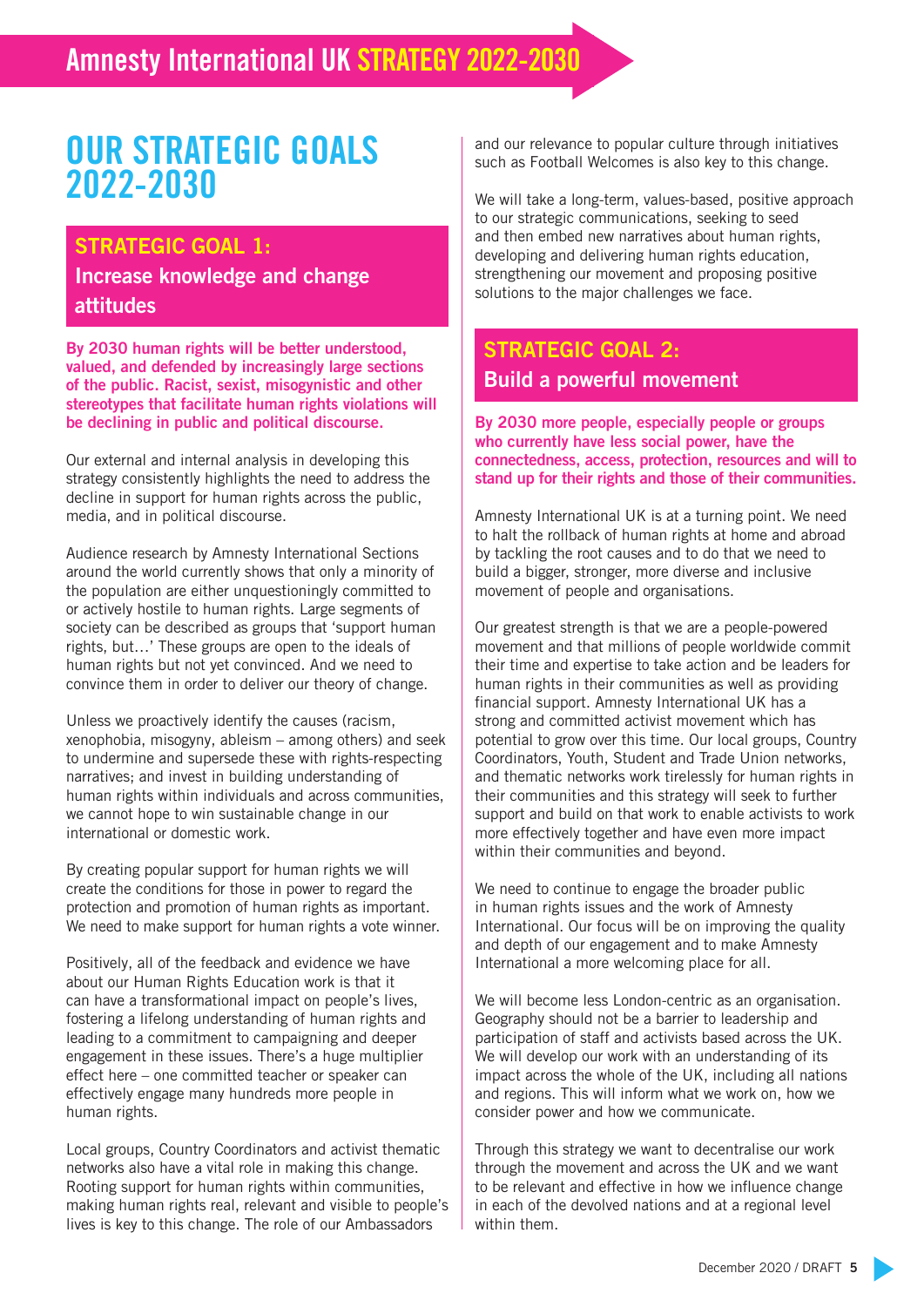### Amnesty International UK STRATEGY 2022-2030

We will increase the way in which young people can lead and participate in Amnesty International and how they are able to shape the ways in which they continue their participation throughout their lives.

Amnesty International UK is part of a global Amnesty International movement organising and mobilising around the world. We will use our understanding of the interconnectedness of different struggles to connect communities, locally, nationally and globally through solidarity.

Through this strategy we will clearly assert that our intention is to support our existing movement to grow to become a diverse, inclusive movement in which decisionmaking power will be distributed more evenly through the movement and specifically to activists and rightsholders. We will increasingly work with local communities as rightsholders on issues in the UK and abroad.

Our vision for the movement is that it will deliver to all aspects of the strategy, so activists in communities will work to change attitudes and behaviour, build and sustain the movement and win human rights victories. As part of how activists work we will encourage leadership from rightsholders and to help activists do that where they aren't the rightsholders themselves.

We will aim for the majority of activists' work to fit within our stated priorities and we believe that our work on ESCR, and anti-racism in particular, will provide an opportunity for activists to root human rights in communities in the UK.

Activists can however campaign on anything that we define as a human rights issue, as long as that campaigning is within the parameters of Amnesty International policy and values, including anti-racism – we will develop the process and will organise to enable this.

We will engage people so they join with the whole of the movement on key issues. The social values aspect of being part of Amnesty International, a sense of belonging to movement, is key. So is the fact that we must be a rights respecting movement – living human rights in how we do things as well as what we do.

#### STRATEGIC GOAL 3: Win human rights victories

By 2030, Amnesty International UK and our allies have fought and won key human rights victories on the way to securing long-term sustainable change for people in the UK and around the world.

Our analysis and evaluations make clear that while we are winning some victories in the UK and internationally, we

are struggling to usher in widespread, systemic change. In order to be ambitious in our aim to achieve change, we must prioritise action on some key drivers of human rights violations, and build sustained support and action.

We have decided to prioritise the following six issues on which to focus our effort for specific human rights change based on our analysis of:

- The scale of the issue
- The likelihood of Amnesty International UK being able to make significant and sustainable change on that issue in this time
- The potential for work on that issue to help build a bigger, more diverse and more inclusive movement.

In 2021 we will set specific target outcomes and objectives for work on these issues. We will identify our long-term goals as well as target wins that we will strive to achieve and share along the way.

## PRIORITY ISSUES

#### PRIORITY ISSUE 1: Economic, social and cultural rights

Access to healthcare, housing, food, work, social security, social care (especially of the elderly and people with disabilities) and education has deteriorated to such an extent that millions of people across the UK are being denied their human rights. In November 2018 the United Nations Special Rapporteur on extreme poverty and human rights, Professor Philip Alston, visited the UK for a series of meetings with civil society and government in order to assess the state of economic and social rights in the UK. His report was a damning indictment of poverty in the UK and a powerful illustration of why socioeconomic justice is a human rights issue.

Economic, social and cultural rights (ESCR) are often viewed as 'secondary' areas of human rights. ESCR have been tied to inequality and deprivation, with inequitable access to and enjoyment of these rights. Over the past decade in the UK, austerity has deepened ESCR challenges for many of the poorest and most vulnerable in society. Without intervention, it is likely that this overall direction will remain the same.

The Covid-19 crisis has put the right to health in the global spotlight. It has also led to a period of significant economic uncertainty. This is likely to exacerbate further inequalities within the UK as well as globally and to limit spending on areas vital for securing ESCR. The crisis has also made plain the inequalities faced by marginalised communities and, at least for now, led to a more positive public discourse on these issues.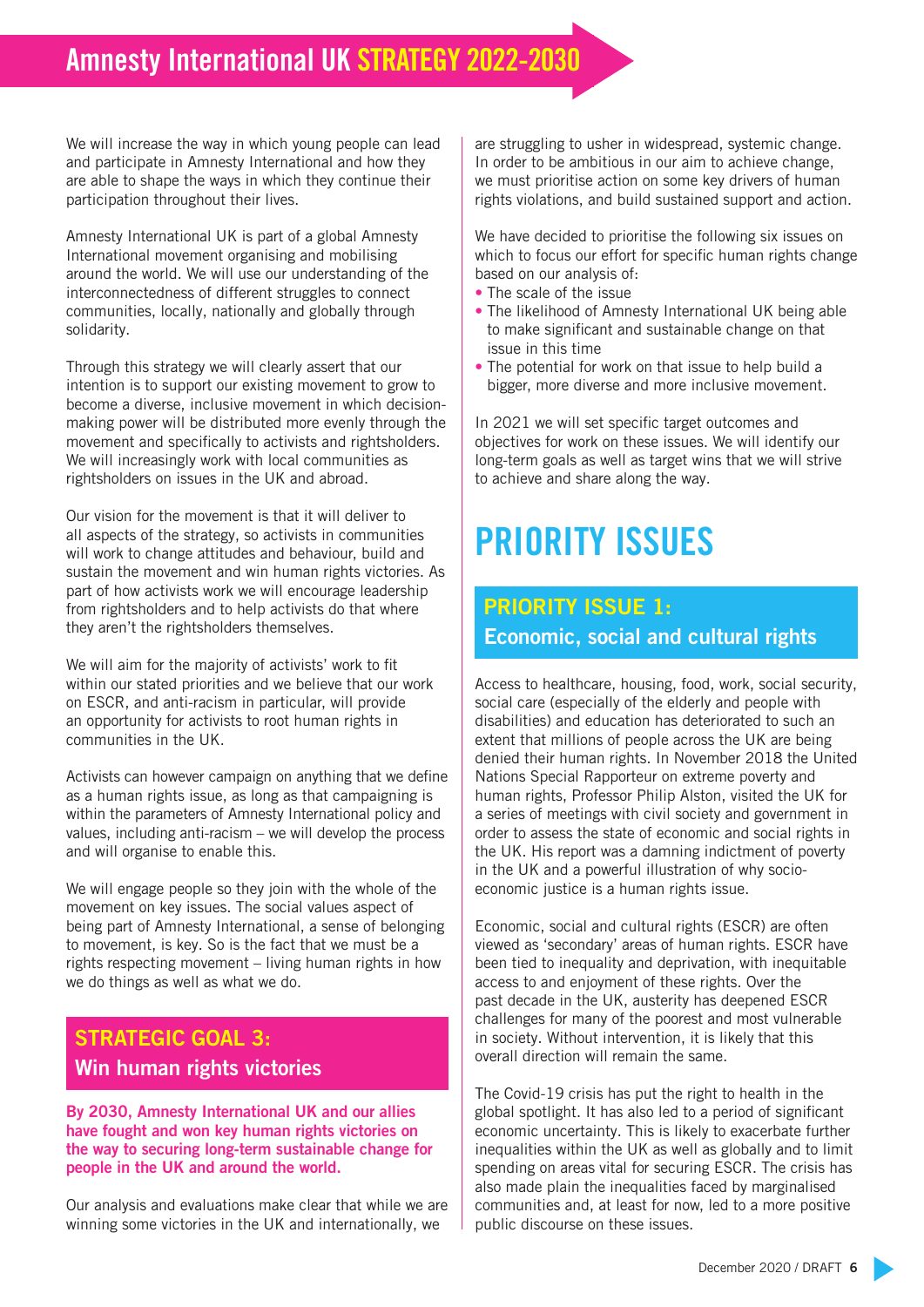It is important that when we are exploring campaign opportunities on these rights that we are taking into consideration the different impact that they have on specific sections of society especially marginalised people.

We will build the case for change and learn from others how they have approached these issues. We will focus on the specific aspects of ESCR which present the biggest human rights challenges and where Amnesty International UK can make the biggest impact.

This will form a key part of how we seek to improve human rights in the UK over this period and we will work with the global movement to identify where UK campaigning can impact on positive change in other countries.

#### PRIORITY ISSUE 2: Anti-racism

Racism is a systemic issue. Racist systems, from the immigration system to policing to healthcare and education, create and perpetuate human rights violations. Racism pervades and intersects with all other forms of discrimination.

By working on anti-racism, we will ensure that our work has understanding, expertise and credibility both in the UK and globally. We want to achieve significant public support for anti-racism, with people acting to dismantle racist structures from the immigration system to employment conditions/workers' rights. Our aim is for this to lead to greater community cohesion in the UK, with the UK public being outspoken on issues of racism domestically and around the world.

We will play a role in Amnesty International's global effort to promote anti-racism, including through influencing the movement to prioritise this work and through collaborating with Amnesty International Sections across the world.

We will raise awareness and engagement, through education and campaigning. We will use our brand, human rights campaigning expertise and resources to challenge and dismantle structures of racism.

### PRIORITY ISSUE 3: Freedom of expression

Freedom of expression is central to people's ability to fight and challenge injustice and oppression.

The right to freedom of expression (FOE) is enshrined in Article 19 of the UDHR and has always been a core part of Amnesty International's work. It remains a vital way to

hold the powerful to account. FOE also underpins other human rights such as the right to freedom of thought, conscience, and religion and is often linked to freedom of association and assembly – the right to peacefully protest.

Amnesty International UK will continue to support people who speak out peacefully for themselves and for others – whether a journalist reporting on violence by security forces, a trade unionist exposing poor working conditions or an indigenous leader defending their land rights against big business. We would similarly defend the right of those who support the positions of big business, the security forces and employers to express their views peacefully.

Governments have a duty to prohibit hateful, inciteful speech but many abuse their authority to silence peaceful dissent by passing laws criminalising FOE. This is often done in the name of counterterrorism, national security or religion.

FOE is coming under increasing threat by authorities clamping down on activists, NGOs (including Amnesty International itself) and individuals helping refugees and migrants. This is also manifesting in the increased crackdown on peaceful protest around the world, including in the UK. We are currently witnessing increasing online and offline barriers to peaceful protest being erected by states and non-state actors.

We will seek to influence those in power in the UK and globally, including the Government, corporations and tech companies, to respect freedom of expression, association and assembly across all levels of society.

#### PRIORITY ISSUE 4: Human rights frameworks

Human rights frameworks are the bodies of law and standards that describe our human rights, support their respect, protection and fulfilment and offer access to remedy for abuses – in the UK and globally. These protections are under significant threat and such threats require us to be vigilant against attempts to dilute our rights through amendment or scrapping of existing laws and to the introduction of new laws that erode existing rights.

More positively, the time horizon of this strategic plan allows us to identify and create opportunities to build on the existing human rights framework in the UK, particularly in the area of economic, social and cultural rights.

In the next strategic period, we will actively challenge the narrative that seeks to undermine human rights protections at home and abroad.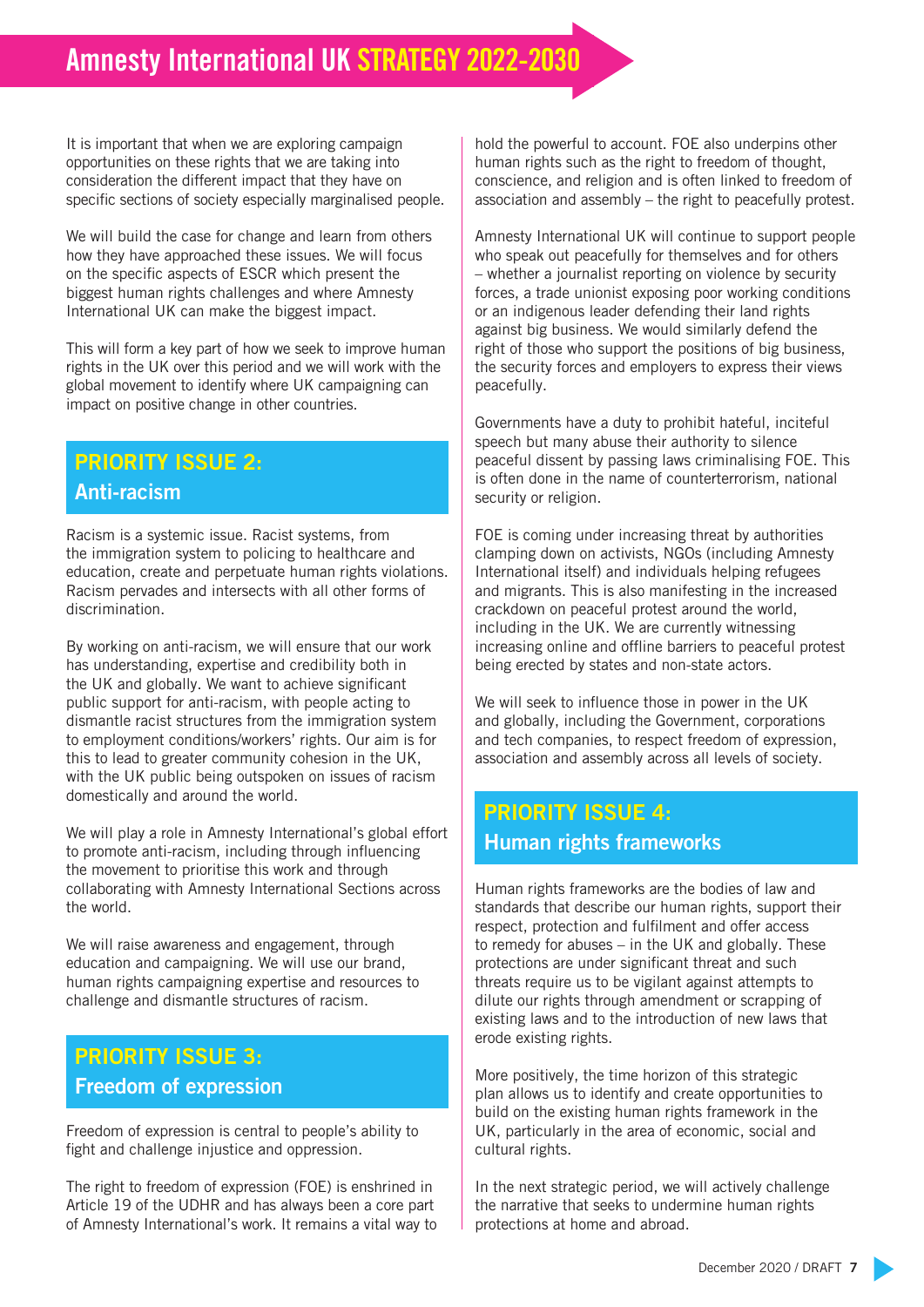We will work strategically to champion a robust human rights framework in the UK across devolved and central governments, addressing threats and seizing opportunities so that we defend and, where possible, expand systemic human rights protections.

We will campaign for UK foreign policy and practice to have human rights at its heart, supporting and defending the international human rights framework, ensuring access to justice for those whose rights have been violated and accountability for those responsible for abuses.

#### PRIORITY ISSUE 5: Individuals and communities at risk

Throughout Amnesty International's history we have continually seen the benefits – in morale, but also in greater visibility, profile and support – for human rights defenders, individuals and their organisations that close ties to Amnesty International bring. By acting collectively to focus action on specific people who are at risk we have helped to save countless lives and improved the situation of many more.

Our work will continue to deliver powerful and meaningful solidarity and change to individuals and communities.

This a key part of the work that local groups, country coordinators and thematic networks do with great effect and this will continue to form a key part of our work. We will continue to evolve our approach to solidarity – listening and acting on meaningful action as defined by individuals and communities themselves.

We will work to protect individuals and communities in the UK and globally who face attacks, and threats or fear of violence and other violations, including through meaningful solidarity actions.

#### PRIORITY ISSUE 6: Human rights crises

We can expect to see a range of threats to human rights and specific crises up to 2030, some of which will relate directly to our priorities and some which will not.

As the world's leading human rights organisation, we should and will take a stand whenever we are aware of a serious threat to human rights.

We will hold specific capacity of both staff and activists to respond quickly and decisively to raise awareness and call for effective action.

### CROSS-CUTTING THEMES ACROSS ALL OUR PRIORITY **ISSUES**

#### CLIMATE JUSTICE

Climate justice is intrinsically tied to human rights, from the causes of climate injustice – the product of long-lasting systemic injustices born of colonialism – to its effects today. Climate breakdown is contributing to abuses of the rights to health, housing, adequate water and sanitation, the right to food and the right to life. Environmental activists, in particular Indigenous people, continue to be oppressed.

The scale and the disproportionate impact of climate change on the most vulnerable is what makes this a human rights issue.

Amnesty International UK has a unique role in the climate movement, which has primarily been seen as an environmental issue, to highlight the human rights impact of climate change and to place people at the forefront of climate justice.

#### DIGITAL TECHNOLOGY

Digital technology is a huge part of our world now in every respect. There is a huge opportunity to use tech for good: connecting people and advancing human rights, but also a huge risk that it will be abused by the powerful to restrict freedom of expression, create a surveillance society and oppress minorities.

There are huge challenges around access to digital information and how this is fragmented across the world and how digital channels are used to push disinformation.

Technology and artificial intelligence have changed our lives immeasurably and will continue to do so. While technology has, in some cases, been a mechanism to access and advance human rights, we have also seen that new technologies have not been immune from the systems and perspectives which have created them, thus perpetuating racism, misogyny and other forms of discrimination.

Legislation and regulation has been slow to catch up with new technology. In addition, the general public has not considered human rights in relation to technological developments. Amnesty International UK will need to consider how technology intersects with all human rights areas in our strategy.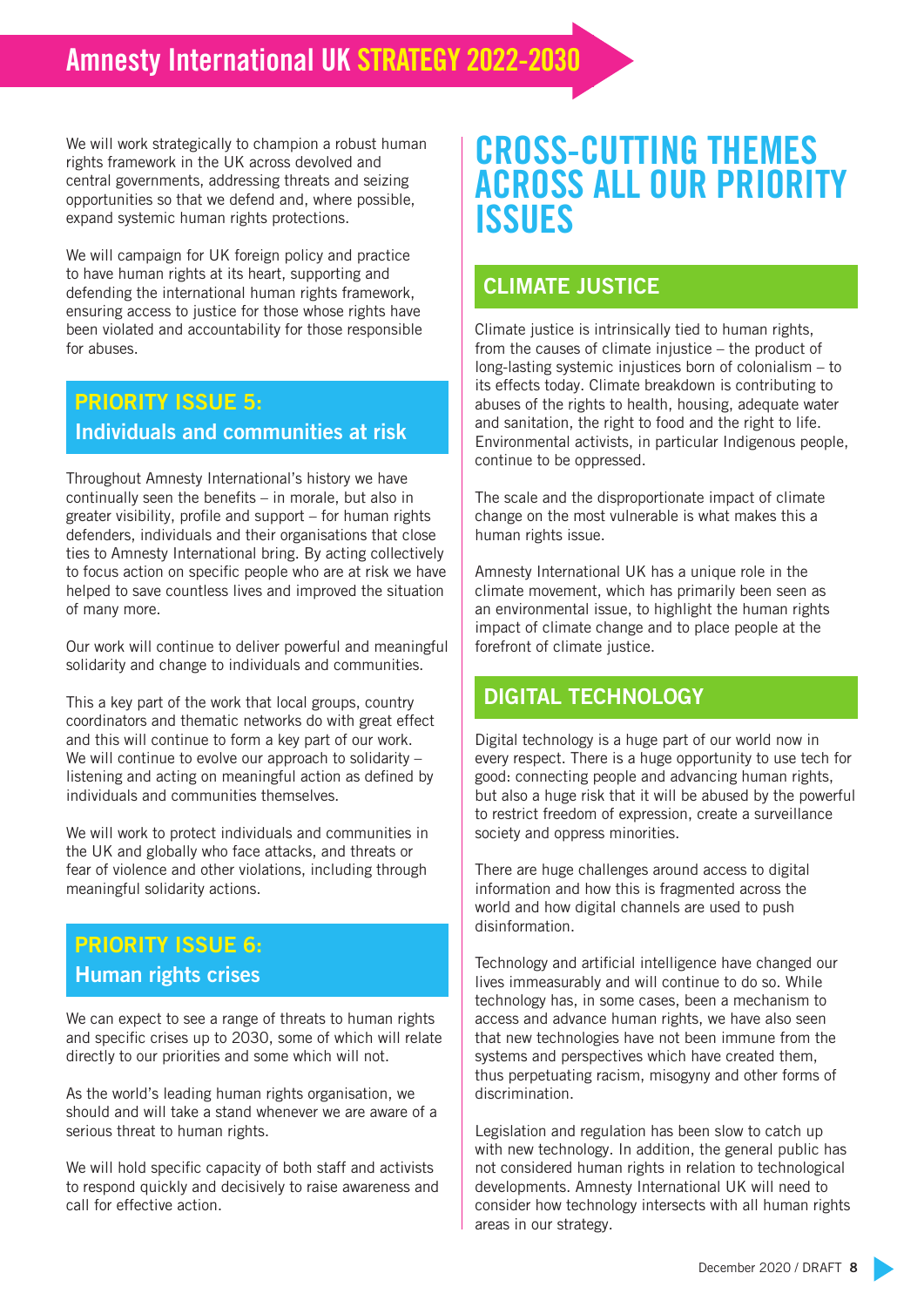#### CORPORATE POWER

Corporates are powerful and important actors in the human rights environment. Some corporates are more powerful and wealthier than many nation states, and many operate globally – including those based in or operating in the UK.

Corporations present both an opportunity and a threat to human rights. They must be held to account for their role in human rights abuses. We can also seek to engage them in promoting and protecting human rights through their work.

They must therefore be considered as a key component in our vision for a rights-respecting world.

## HOW WE WILL ACHIEVE CHANGE

Our theory of change articulates how we believe we will make change happen over the next eight years. We have evaluated how we work now and looked forward to the likely context for this strategy – and from there we have identified how we need to work over this time.

## ENABLERS MAP: A TOOL FOR SUCCESS

We have used a strategic planning tool, a strategy map, to illustrate how we will enable the achievement of our strategic goals, with equality, diversity and inclusion considered throughout.

The enablers strategy map gives strategic directions for how and why our resources, learning and development (capabilities and skills) and processes will enable us

to deliver for and with primary stakeholders, to achieve our strategic goals.

Using our theory of change and strategic goals, we have identified the primary stakeholders crucial to the delivery and purpose of our goals. Informed by analysis of our current strengths and weaknesses, and the external environment, we have identified the enablers (processes, learning and development and resources) needed to deliver for and with our primary stakeholders. Given the power of culture over strategy, we also considered the lived culture that reflects the ways we want to work.

The single **enablers strategy map** shows the enablers that are needed across our three strategic goals. It sets the strategic direction to guide the planning of our programmes of work and will help us evaluate if the implementation of our plans is heading in the direction laid out by this map.

#### Reading our enablers strategy map

The map is organised by the primary stakeholders relevant to achieving our strategic goals, and shows the processes, learning and development and resources needed to deliver for and with those stakeholders.

- Reading up a stakeholder column, from resources to strategic goals, should respond to the question 'Why will we…' (need this resource / learning / process / deliver for and with our stakeholders)? with the answer 'So that we can...', with the final answer being 'So that we can achieve our strategic goals'.
- Reading down a stakeholder column, from strategic goals to resources, should answer the question 'How will we…' (achieve our goals / deliver for and with our stakeholders / realise these processes / enable this learning / resource the above)? with the answer 'We will do this by…'
- Some processes, learning and development, or resources are needed to deliver to more than one primary stakeholder group, so they run across multiple columns. Our lived culture applies to the ways we want and need to work, and the experience we want our primary stakeholders to have of Amnesty International UK, if we are to achieve our strategic goals, and so runs across all columns on the map.

### See our **Enablers strategy map** Page 10